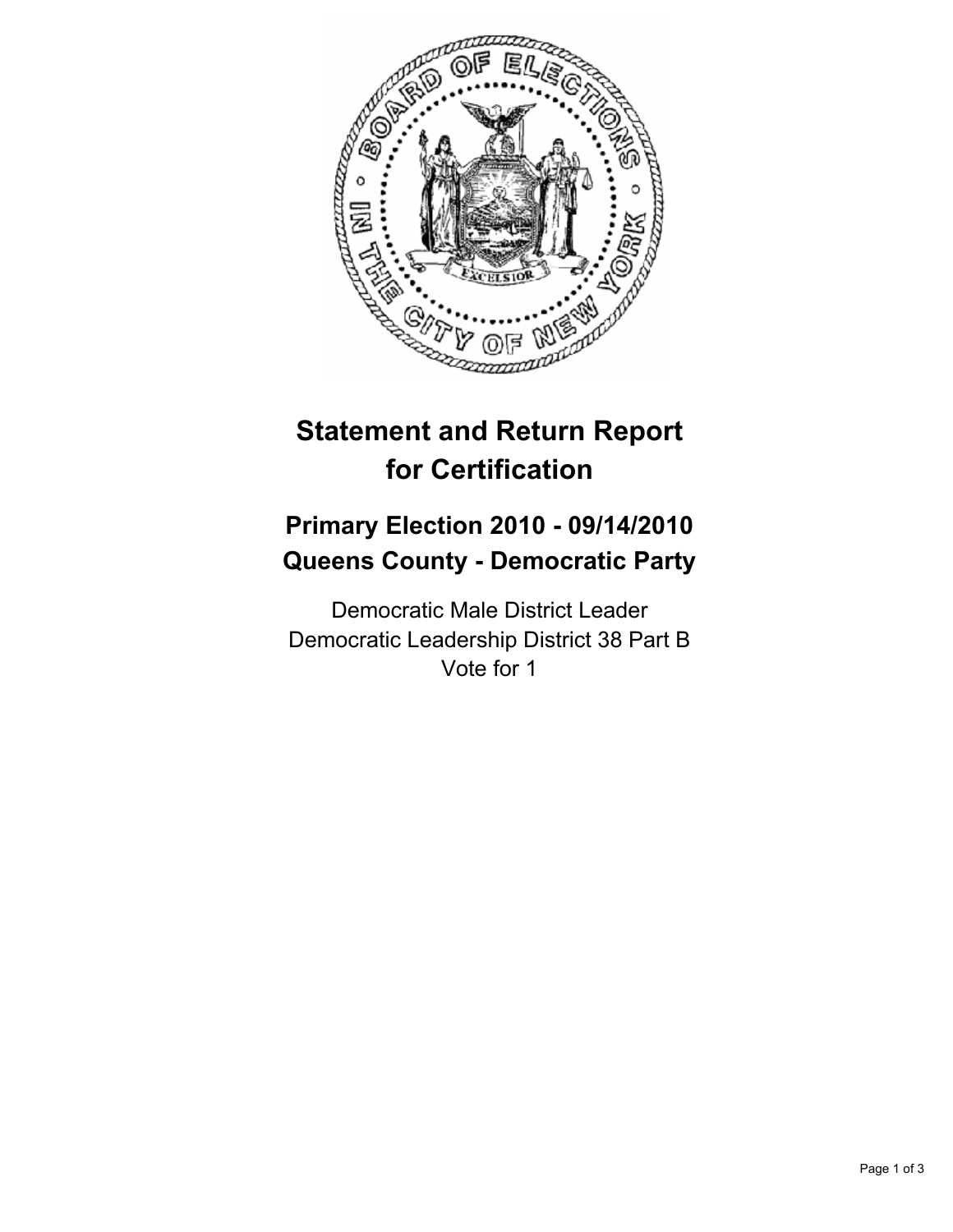

#### **Assembly District 38**

| PUBLIC COUNTER             | 1.472 |
|----------------------------|-------|
| <b>EMERGENCY</b>           | 0     |
| ABSENTEE/MILITARY          | 29    |
| AFFIDAVIT                  | 11    |
| ALBERT BALDEO              | 817   |
| <b>HARPREET SINGH TOOR</b> | 205   |
| <b>Total Votes</b>         | 1.022 |
|                            |       |